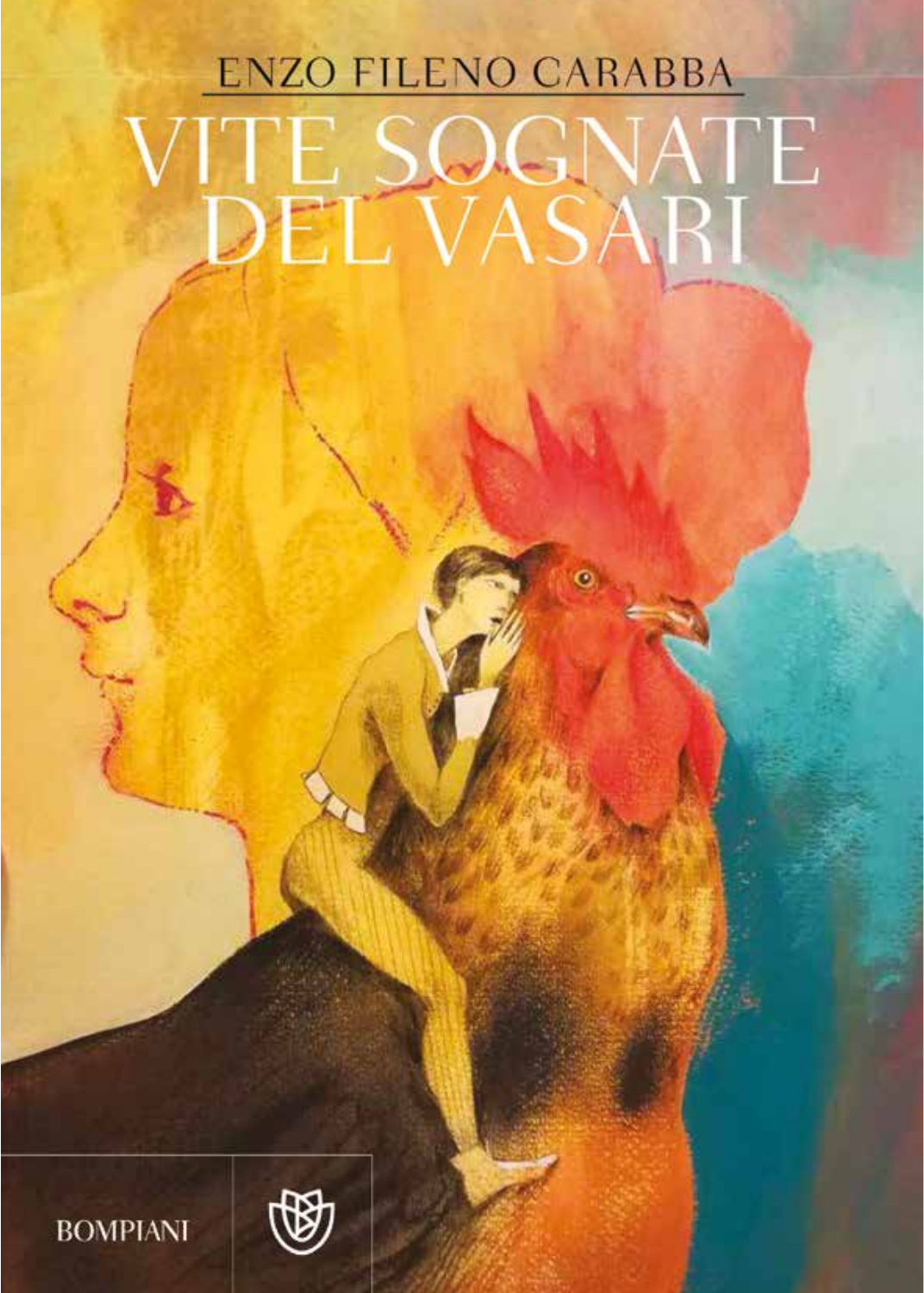

### ENZO FILENO CARABBA THE IMAGINED LIVES OF VASARI

translated from the Italian by Alice Kilgariff

**SAMPLE COPY**

BOMPIANI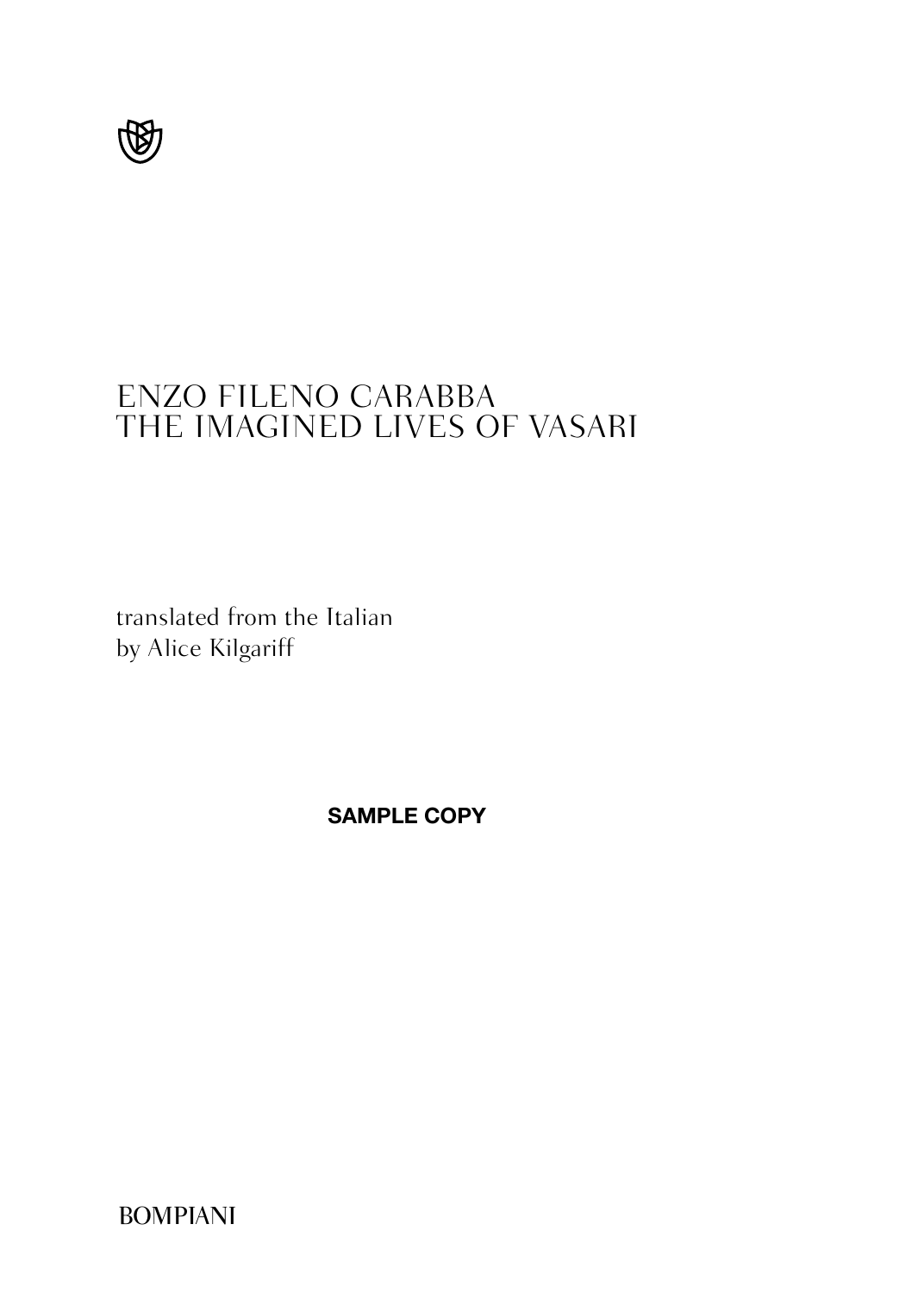#### Initial Note

*This book is the result of a marriage of study and invention. It looks like its parents but is not either of them. It would be too complicated to list all these details, so we'll focus on two. Plautilla is described by Vasari but he does not dedicate a 'life' to her (the painter nun appears in that dedicated to Properzia de'Rossi). Vasari does not refer to Nuccio da Sorrettole, perhaps because he never existed. But the people he meets are real.*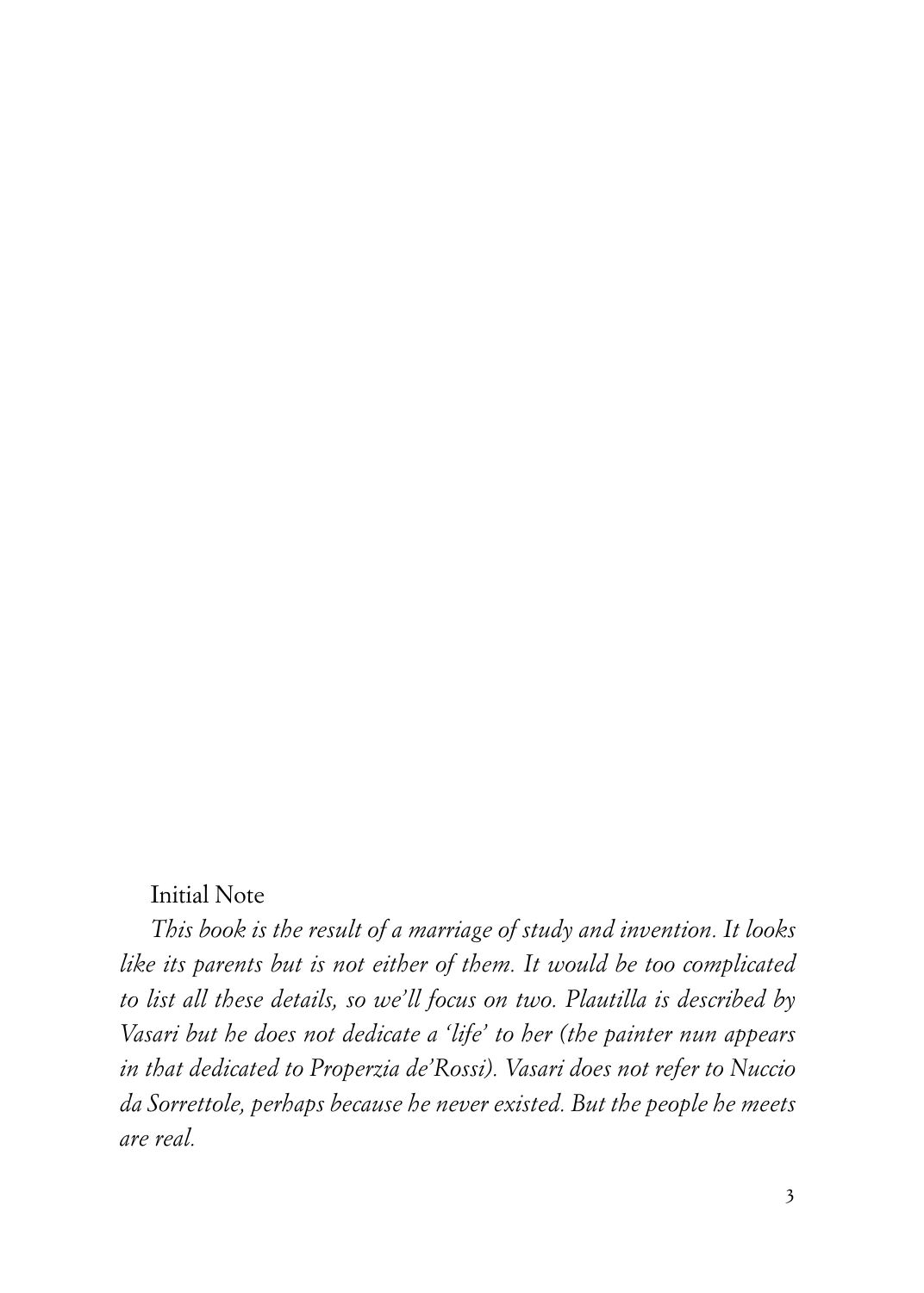#### INTRODUCTION. THE MEANING OF THE LIVES

The Lives of the Most Excellent Painters, Sculptors, and Architects by Giorgio Vasari recounts a whole host of memorable existences that helped form the foundations of our civilisation. However, they are written in an Italian that today is illegible, and as such, not read, leaving that river of knowledge to plunge into the abyss. I have written short stories *based on* Vasari's Lives. I have written them in our language and have respectfully invented new episodes that emerge in a plausible way (this is the idea) from the originals, like leaves from a branch. I call this procedure 'narrative archaeology'. Indeed, much like the archaeologist who upon finding a broken pot deduces a series of things about the life of the community they specialise in, I, with the clues left by Vasari, have rediscovered those episodes that had remained in the shadows.

Every life investigates a state of mind and a state of grace. The lives have passed but the sentiments are very much present, almost as if those single human beings were simply carriers who allowed the feelings to come to life and flourish. Filippo Lippi and his capacity to make himself loved and forgiven. Verrocchio and the dangers of excessive study. Andrea del Castagno and rancour. Botticelli and mental lightness. Leon Battista Alberti and nostalgia. Perugino and his tendency for repetition, and so on. For every artist there is a dominant sentiment.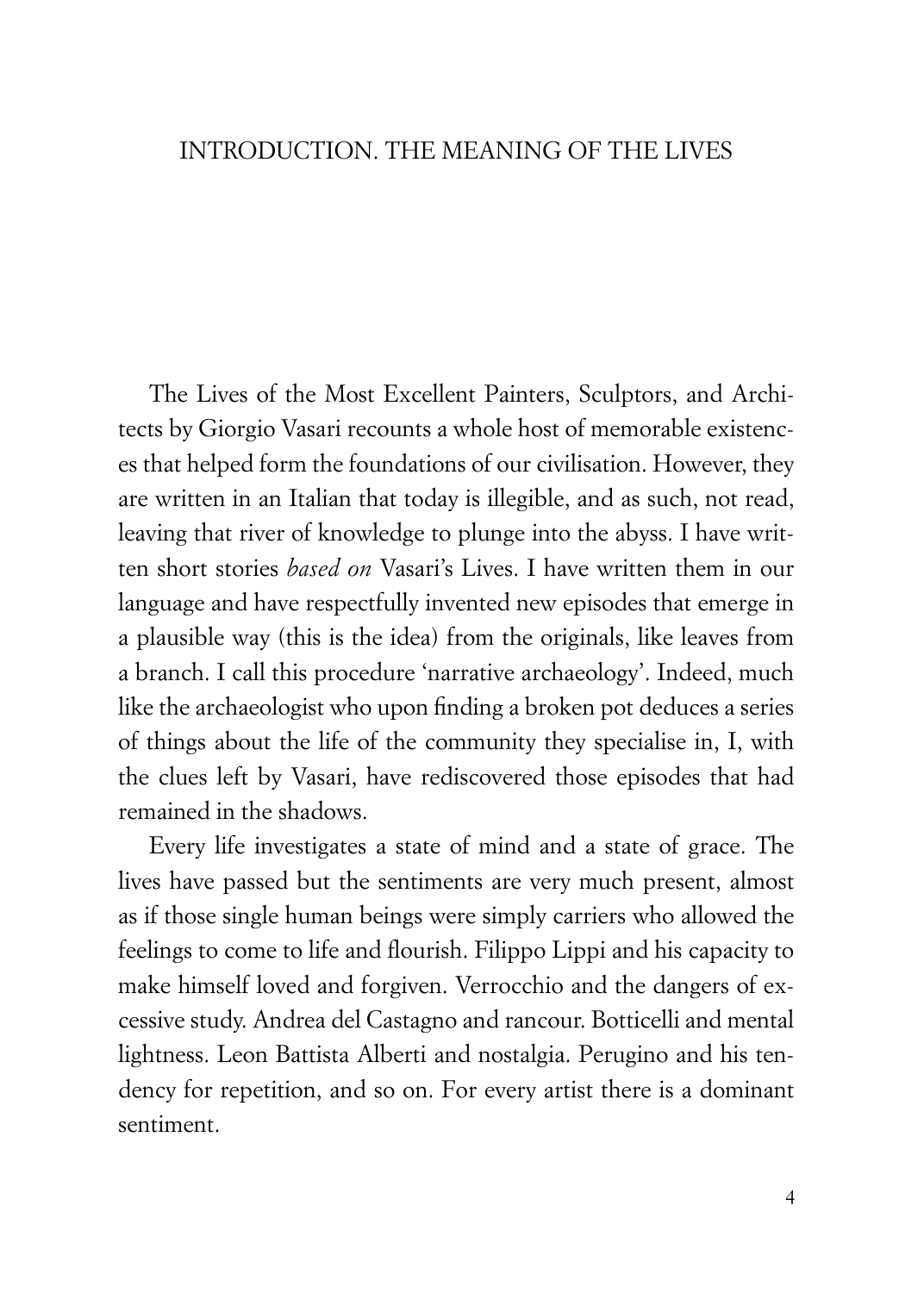These short stories do not paraphrase Vasari's Lives, they are "based on" them and aim to be thrilling for a person, even a young one, living today. Given that every story aspires to be plausible, they are also the result of study and discussion with specialists, in particular the art historian Andrea Di Lorenzo. The encouragement received from art critic Sergio Risaliti has been particularly precious. As I have said, each tale contains elements of invention. In fact, it is not an art history text but a narrative work that maintains a peculiar relationship with art history, which acts as its source of stories and sentiments. I will give three examples of almost invented elements. With the Pollaiolo brothers, for example, I imagined that in order to paint they took their inspiration from the cock fights and other exciting chicken-related events that had caught their imaginations when they had been children in their father's shop (a poulterer no less). With Giotto and Cimabue, I imagined they had been fans of fishing. This does not exist in the source, but such a common passion is plausible and would explain a number of famous anecdotes that are otherwise fairly unconvincing. With Andrea Mantegna, I imagined his attraction to nude statues (there is actually no need to generalise, it was one statue in particular) as a true form of love. Furthermore, he was neither the first nor the last person to love a statue. And on it goes. Generally, I believe in the reincarnation of texts and I have tried to write short stories that would amplify something that was already present in the original, be it explicit or unsaid, visible or invisible, but nevertheless active in some area of the tale. Did Buffalmacco really make all those jokes that are attributed to him? Did Filippo Lippi really have all those adventures that we imagine him to have had? Who knows. I certainly don't. But legend is at least as important as history. What's more, Vasari is a historian but also a creator of legends, a fascinating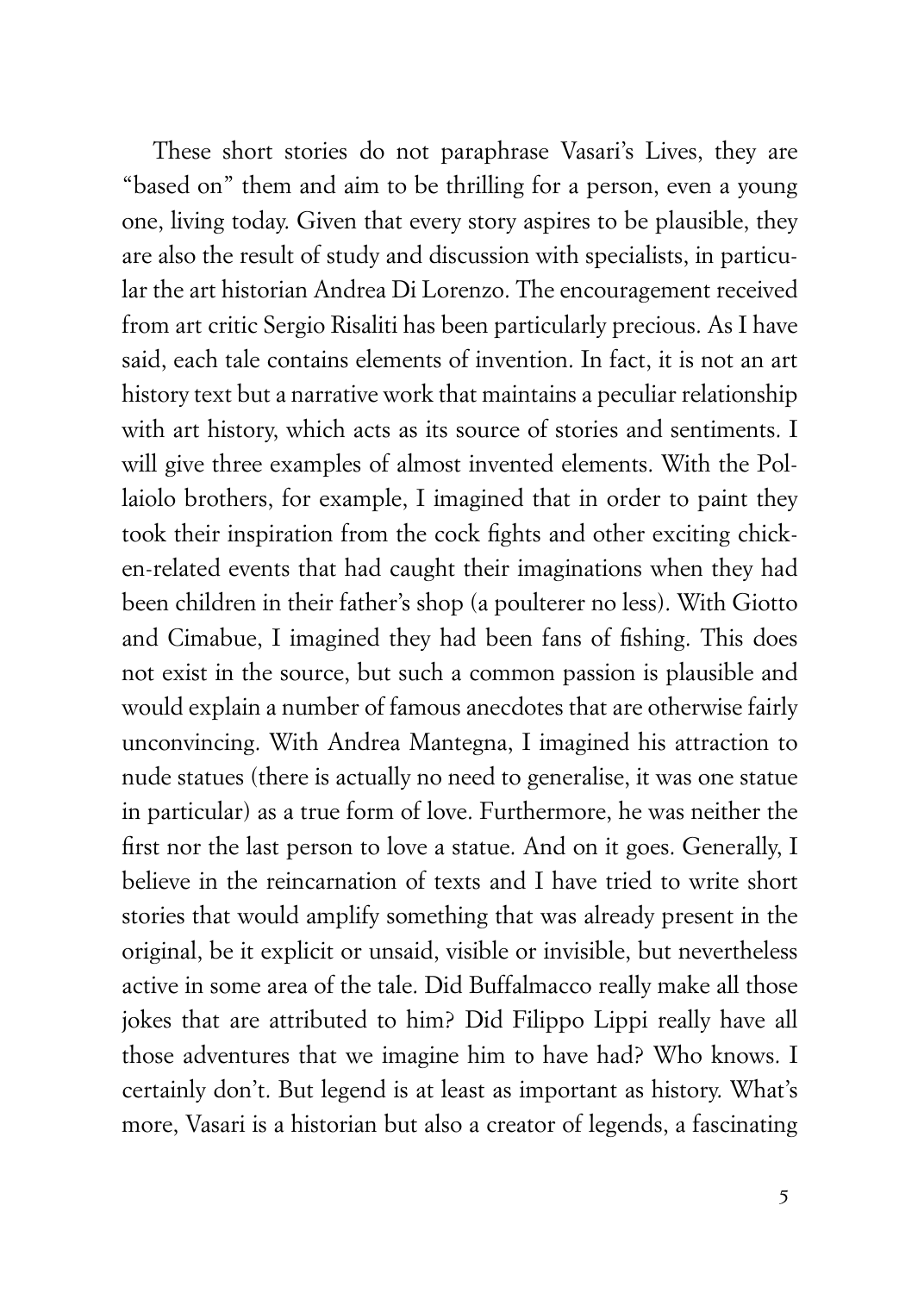combination. For all of his documentation, he must have known that some of his anecdotes were false. Perhaps a voice inside him said: "I know full well that Andrea del Castagno was not a murderer, it's just that I feel the need to write about a homicidal artist. It'll be Andrea del Castagno". Sometimes Vasari let himself be guided by the truth, at other times by poetry or malice. The same goes for us. The search for truth shouldn't make us arid but should stimulate our imaginations.

The title of Vasari's work in question is *The Lives*, not *the works*. This is significant. In fact, every chapter spans the entirety of a human existence. Naturally when it comes to artists, running up against a few works is inevitable. But the artist's life remains at the heart of the story. The interest Vasari shows in others is enormous, and this is why he feels he has the right to make minor adjustments. These lives, particularly those of fourteenth century painters, have some very attractive lacunae, as often it is not actually known what happened (not even Vasari knew), and those areas of shadow, that are at times enormous, are an invitation to invention. The art historian Andrea di Lorenzo has been of fundamental help to me, almost a saint, and I have often asked his advice on inventing authentic episodes. Whilst I was writing the life of Cimabue I had a dream: there were some friends of mine who were messing around wearing a terrible mask, but when they removed it their faces remained rigid as if they had become wooden masks. This nightmare fitted my work so perfectly that I am convinced that Cimabue sent it me to describe his relationship with certain, rigid aspects of Byzantine art, and so I had to add it to the story. The closer I got to Giotto, the further that enormous, elusive character rolled away like a mysterious object, smooth, too round. I believe that trying to stop it rolling by blocking it with a few anecdotes was a stroke of genius on Vasari's part. When researching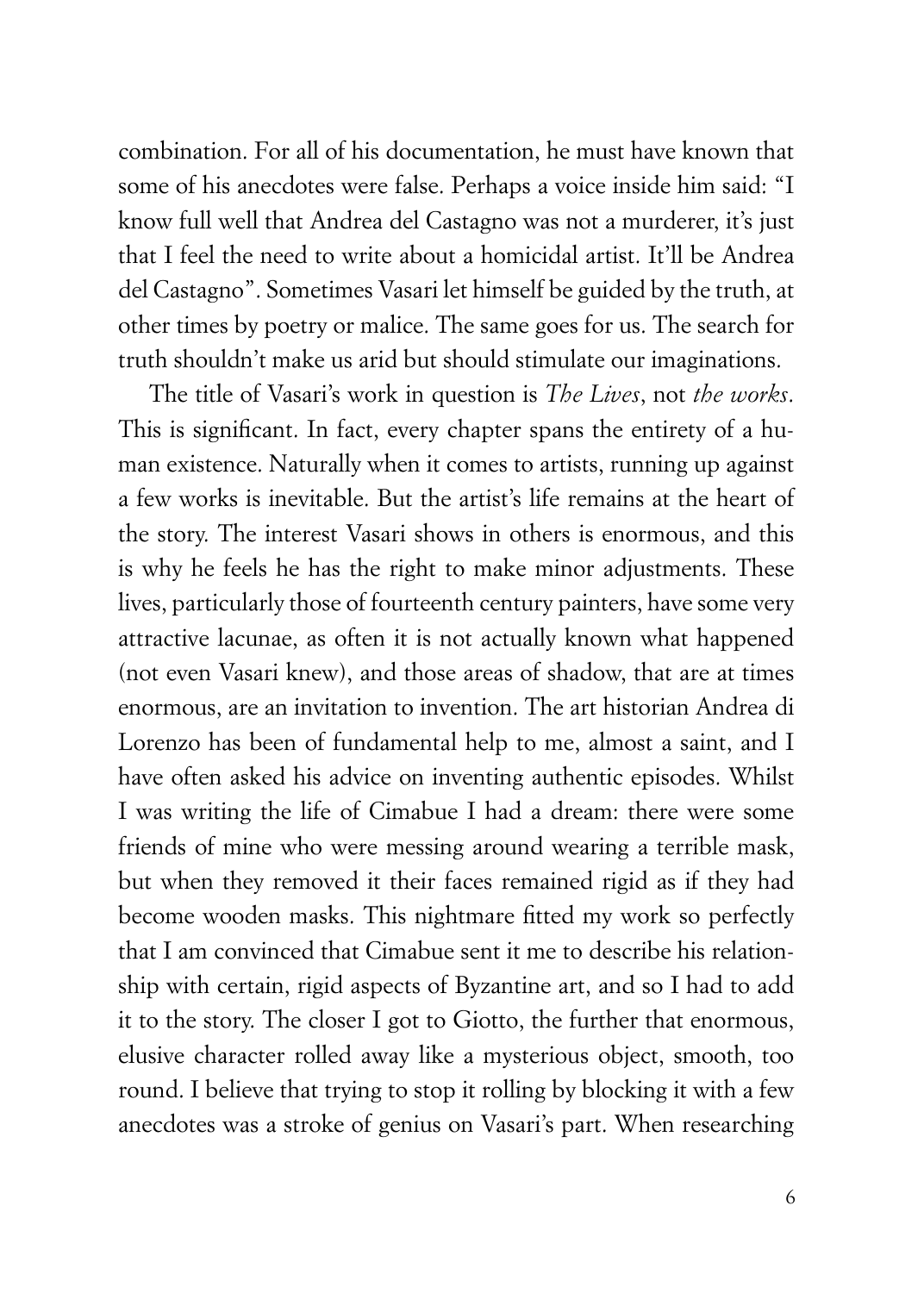Arnolfo di Cambio and his father (or the person Vasari describes as his father), I often came up against the theme of a building that encompassed another, which made me think it might be a game they had played when Arnolfo was a boy, not with real buildings but with sticks and rocks. I found the scene was so moving (perhaps because my father would also give me sticks to play with) that it had to be true.

By reliving the Lives existences re-emerge that are, at times, astonishing, often filled with adventure and always passionate, that few people today are familiar with. But the visible traces of these existences are all around us and therefore constitute a precious resource for our everyday enjoyment. It is like leaving the house, walking down a road you always walk down, opening a little door and discovering a marvellous place. In this case we have hundreds of little doors that can bring joy to our lives if only we cross their thresholds.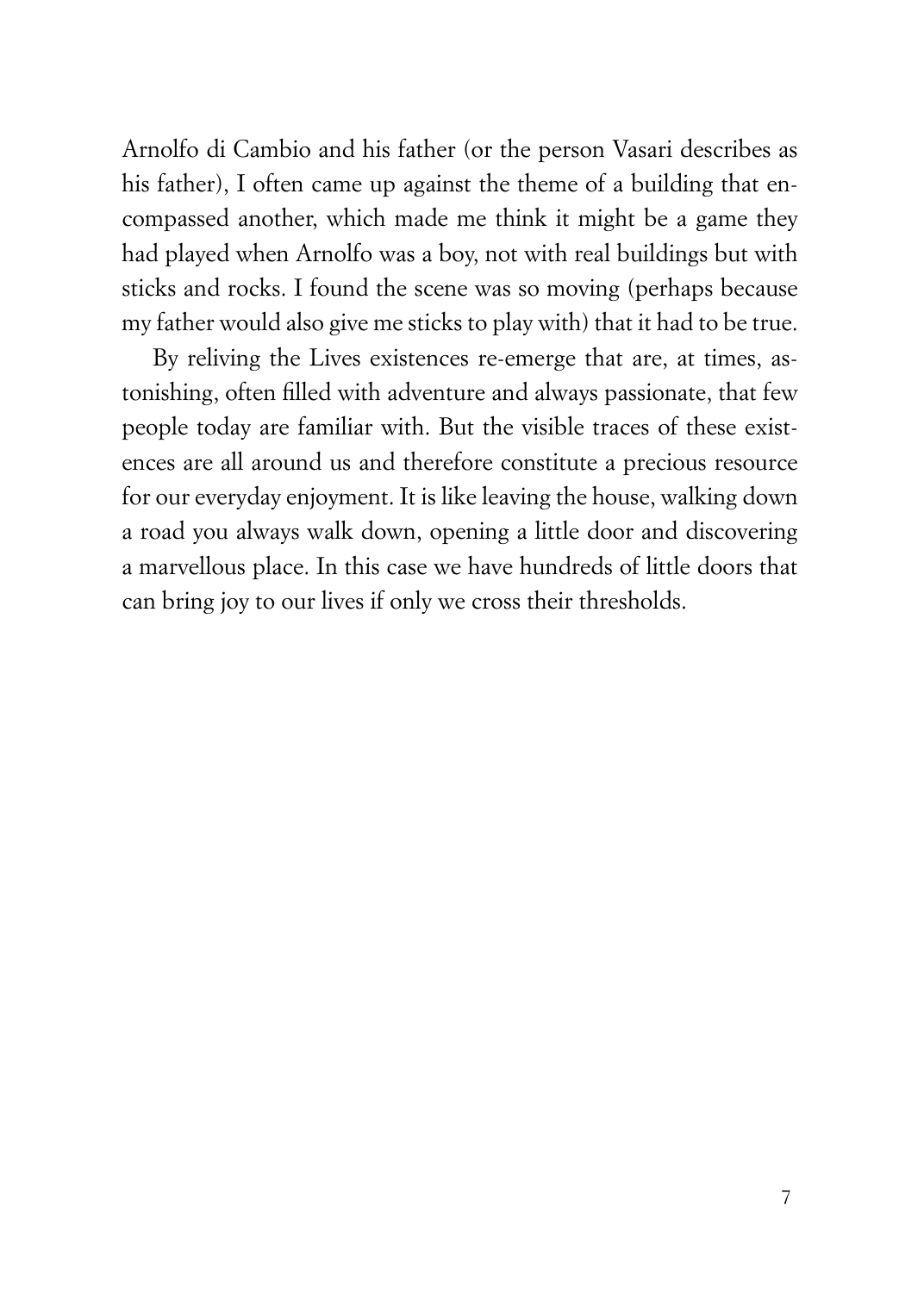#### GIOTTO

Giotto, round and elusive just as legend has it. The most beautiful lives are based on spurious documentation and this tells us a lot about both life and beauty. According to the official story, Giotto was born at Vespignano nel Mugello. His father was Bondone, an expert in agricultural art who worked the land like a jeweller works gold, and to whom this particularly bright child was born. At the age of ten Giotto was sent to watch the sheep on the solitary mountains, which gave him the opportunity to learn from Nature. "This sunset is better that yesterday's" he said, observing the sky. One day, the famous painter Cimabue came to the area. This is the official story. But it probably wasn't Cimabue who found that shepherd drawing a sheep on a rock. It was the shepherd who, from the top of a small hill, saw an old man standing in the Sieve at Sagginale with water up to his calves, elegantly swirling a fishing line. "What are you doing Sir?", he asked. "Go away you ugly child", the fisherman replied. Cimabue had an unpleasant character and Giotto had never been handsome. "Sir, what have you put on the end of your line?" the child asked. "A fly, now go away", said Cimabue but he returned there the next day. The child had made an impression on him. He wasn't able to explain why, but he gave him a sense of balance. Giotto would find ancient pottery in those fields. And that morning – this time it's true – he was drawing a sheep, taking his inspiration partly from the real sheep and partly from the design that had emerged from the earth. Cimabue stared at the image, he had never seen a sheep like that, more real than a living one. He asked Bondone if he could take the child with him to Florence, and Giotto became a painter. Once he painted a fly on the nose of a figure created by Cimabue, and the master tried to bat it away believing it to be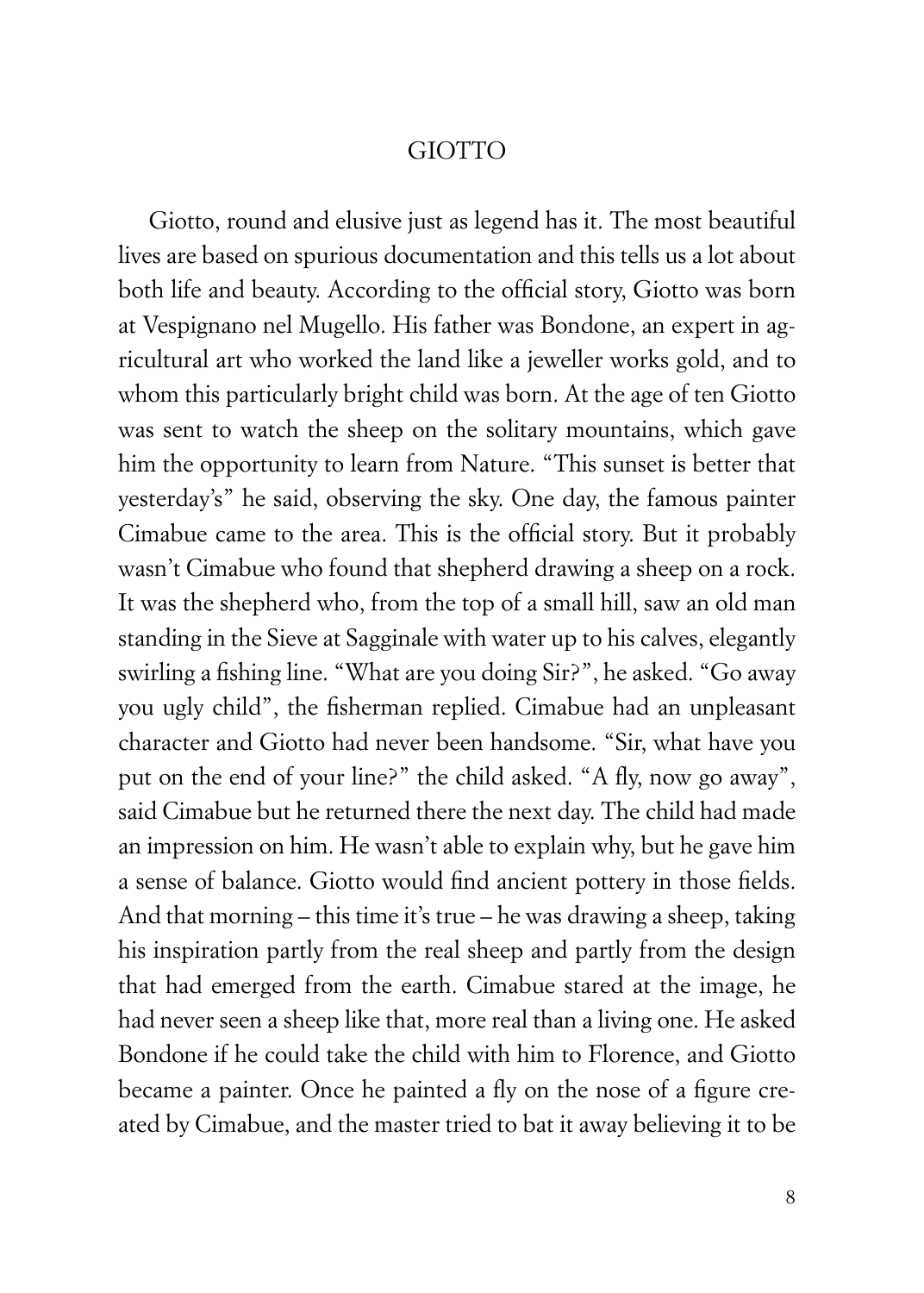real. This sounds like a typical anecdote invented by Vasari, but it is actually a reference to fly fishing, which Giotto had learned from his master during their first encounter. And anyway, painters at that time were much more prone to humour. There is not nearly enough space here to describe everything that Giotto did. Real art had been buried for years, by wars and ignorance, and yet he singlehandedly managed to bring it back, giving it a new language. No more figures mummified by divine winds, but living people. It had been centuries since this had happened. He looked at the Christ on the cross by Cimabue, a sinuous creature from the abyssal depths, able to calmly swim towards his death, and he painted the Crucifix for Santa Maria Novella, with Christ as a man carrying a burden, a man who is drowning in his suffering. He became friends with Dante, who complained because very few people attended his poetry readings. They spoke about the importance of details: "It must rain inside the imagination", Dante would tell him. "Why don't you write these things down?", Giotto told him. And he made it rain with details that had never before been drawn: the teeth, a bunch of flowers, a tear. In Assisi he painted above and below several times over, so often in fact that it is sometimes suggested that some of the images aren't actually his work. There were no more spectral Byzantine saints, nor were there Cimabue's angry saints, but instead, rotund ones, particularly St. Francis, who was almost one of his contemporaries. And not only the saints were rotund. "Never make a woman too skinny" he advised his students, wrenching them from the fashion for emaciation. As well as physical details he also managed to communicate sensations and things that can't be seen. He painted someone suffering from thirst and two of his students dashed to fetch water. In those figures an order can be seen, a sense of proportion, an energy, an ease. The fact he taught himself all this by observing Nature and sculpture is worthy of perpetual venera-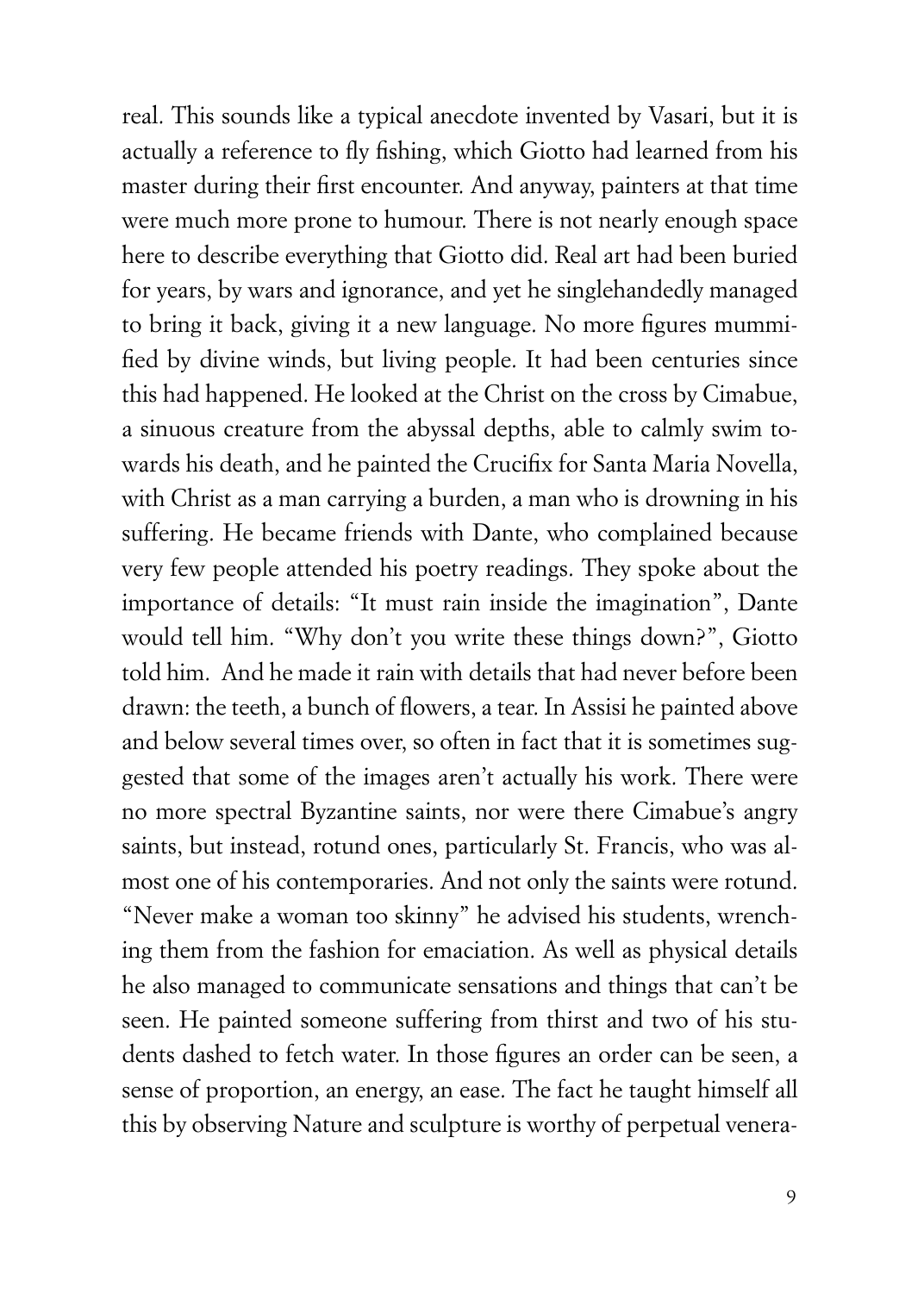tion, at least. In Padua he worked on the Scrovegni chapel, financed by a family who by doing so hoped they would avoid hell despite the fact they were moneylenders. It would seem that Giotto also had a number of other activities that some defined as usury. In the Scrovegni chapel he created an even fuller, more profound space that suggested the existence of other dimensions. Hills like those in *Flight to Egypt*  are real and yet symbolic, and at the end of days the angels roll up the sky as if it were a parchment, but what lies behind it? What kind of rain might fall from that dimension? The crowds were filled with fear when faced with the terrifying *Universal Judgement*, though few repented. And the kiss between Joachim and Anna (Mary's parents) is one of the most beautiful in the world. They have had problems in their relationship but in that kiss even their halos merge, a corporeal image of divine understanding, or vice versa. Giotto returned to Florence, and an envoy from the Pope arrived asking him for a drawing to show what he was capable of. Giotto, extraordinarily polite but spirited, placed one hand on his hip and with the other, traced a perfect circle. "Here's your drawing". The envoy did not realise he was part of a famous, perhaps false scene and took offence, but the Pope understood and so Giotto went to work in Rome where he created, among other things, the mosaic of the *Navicella*, an incredibly famous work at that time. In it we see a figure fishing with a line and, from the hope depicted on the fisherman's face we see that this passion was shared by Giotto and his Master. It elevated Naples. Then he returned to Florence to fill Santa Croce with stories. On All Saints' Day, he painted the Christ of his maturity, who is visited by almost no one and is suspended in an ultramarine blue, a colour that is "noble, beautiful, the most perfect of all colours". After the devastating flood of 1333, the people of Florence said, "This will never happen again. We will take measures to ensure it." As Giotto was not only a painter, he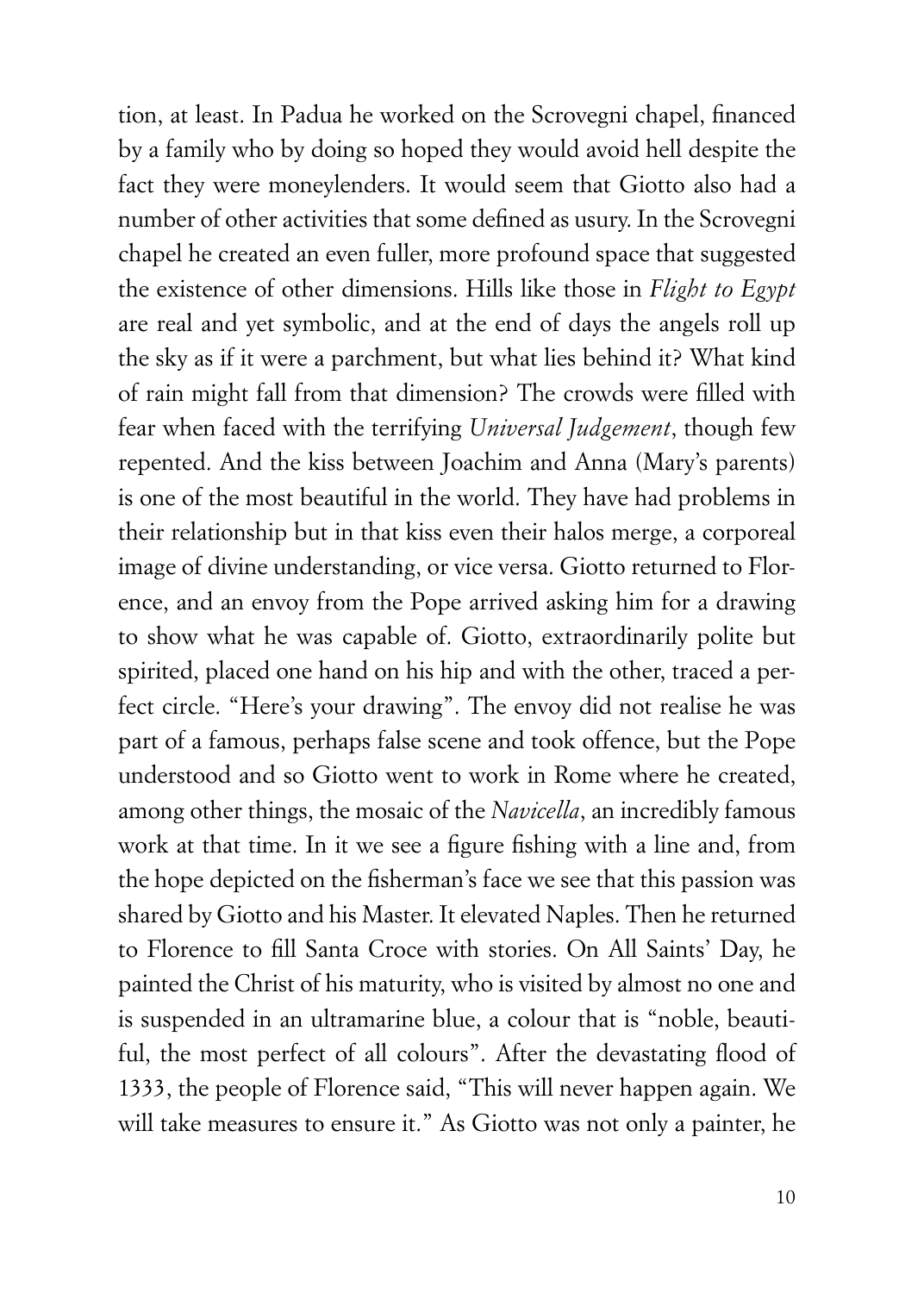was nominated *magister* and *gubernator* of the work on the Duomo, so that he could help guide the work. He designed the bell tower that carries his name. The people of Florence, ever affable, believed it would fall, but it is still there. In his final years, his rotund figures grew longer, he thought once more of Master Cimabue and that lightweight line, a flash of happiness spinning in the sunshine.

#### PLAUTILLA

The cult of novelty is by no means new, but nothing beats the power of repetition. Since she had been a child, Plautilla had been unpredictable, always seeming new due to the restless excitability of her soul. Her family feared her questions. She asked her old aunt, a majestic woman: "Aunt, why do you always repeat the same stories?" Silence fell. No one had ever been brave enough to ask her such a question before. The aunt looked at her as if for the first time then simply responded, "It's you that pays too much attention. And it's because I like repeating them". This lesson took root so deeply in Plautilla's mind that she forgot it entirely. Her restlessness needed free reign. The old aunt gave her the tools with which to paint. A gesture greeted with a certain level of shock veined with scandal for the family: Plautilla was a woman. She shouldn't be painting. But no one dared contradict that majestic aunt. Many paths were closed to Plautilla, so she looked for others. She taught herself to draw, setting herself on the way to becoming history's first Florentine female painter. Aged thirteen she entered the Florentine convent of Santa Caterina da Siena, and at fourteen she took her vows. She would always draw new figures. They told her: "Don't do it like that. There is a path to follow". The Domenican tradition demanded a particular model be respected.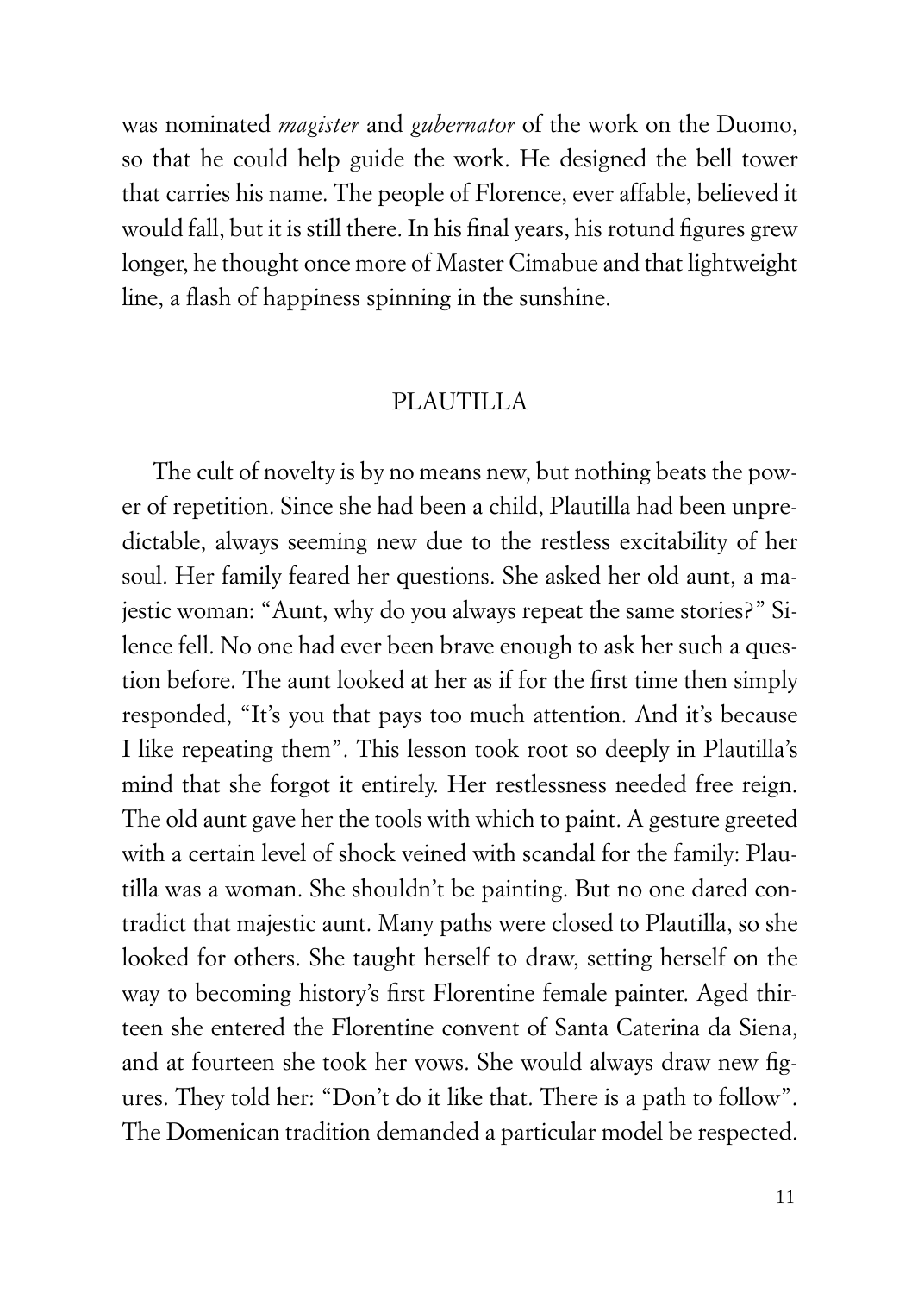Images had to be used to assist prayer. Plautilla thundered about, but then she remembered her aunt's words and finally understood them. What had first seemed to her like a restraint now revealed itself to be liberating. Constantly searching for new figures was exhausting, sometimes forced, a form of vanity. She began to imitate the paintings of the great Masters, an act which caused her to have visions. The houses of gentlemen were filled with her paintings. Images painted by a pious woman had a phenomenal effect on the soul. She stayed in the convent fifty years, her entire life. At times she would like to have left, to get away. Then she thought once more of Fra' Bartolomeo whose teachings she was following despite having never met him due to his dying some years before. Fra' Bartolomeo had one day felt the need to leave. He had moved to Rome. But there, with all of those different works, he had felt overwhelmed and his artistic abilities had drained away. So, he left Raffaello to finish some of his works and ran back to the Convent of San Marco in Florence. There he felt the presence of Savonarola, so calming in its reductive fire. Plautilla convinced herself she was happy. She had a career. She was made Prioress three times. She was no longer the headstrong girl of her youth. Her restlessness had transformed into a desire for organisation and leadership skills. It was with a certain satisfaction that she realised she had become like her old aunt. She always asked brazen questions that opened doors in the minds of those who did not take offence. She created and managed an art workshop with artist nuns. They sang simple music because that is what Savonarola instructed. They made statues of Jesus as a child and would rock them to the point of ecstasy. They took up the works of Fra' Bartolomeo but in imitating them, they changed them, the strokes were different. Because their lives were different. They were capable of crying profusely, as can be seen in Plautilla's works. They had no men to model for them. When she had to paint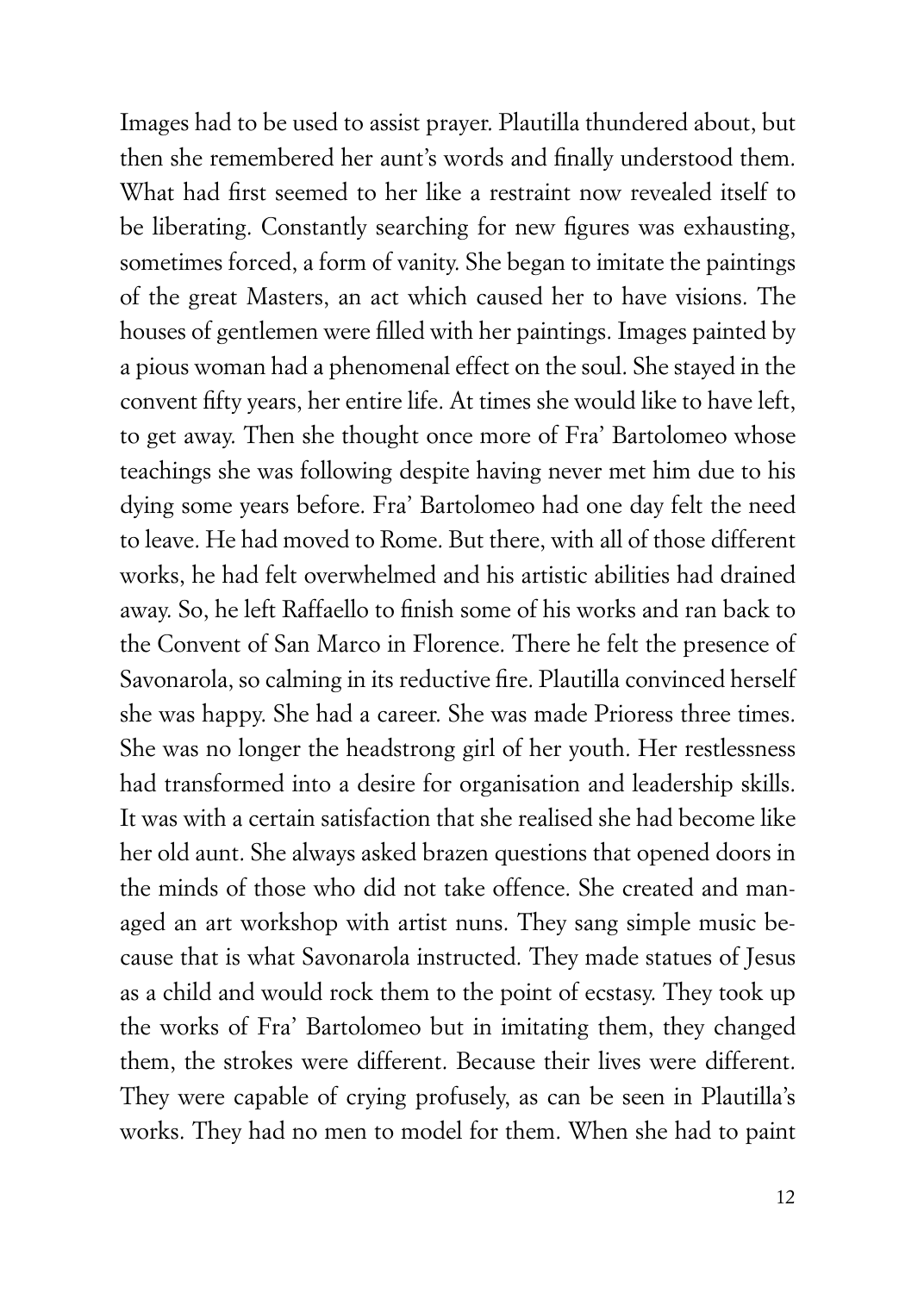a semi-naked man, Plautilla based her figure on her colleagues in the convent. They would poke fun at her for painting female Christs. She was the only woman to paint a Last Supper. The nuns posed for her many times, pretending to be apostles and actually eating whilst Plautilla painted. "This supper is the last" they would say, but then they'd hold another. For her *Compianto* (Museo di San Marco) she had used the body of a dead colleague. She was a great collector. She inherited works from Fra' Bartolomeo's collection as well as the tools of his artistic work including a posable mannequin, a model that never gets tired. She read the tales of *Rosvita*, a German nun who had lived in the Xth century B.C., one of the first examples of European theatre. She still had not been officially rediscovered, but the ways of the Church are infinite. And so Plautilla and her colleagues staged those simple and repetitive episodes of sanctity that might seem comical to us. These scenes had a hypnotic effect on Plautilla, sending her into a kind of vision as happened when she was painting. In those same years, in a convent in Prato, lived Caterina de' Ricci, considered a living saint (not to be confused with Santa Caterina of Siena, who lived in the 1300s). Caterina was a torrent of visions and prophetic torments. She had one of Savonarola's fingers and the portrait that Fra' Bartolomeo had made of the preacher. Every week she would be afflicted by terrible suffering because she would relive the Passions of Christ. She was able to appear kilometres away from where she actually was. She bled when she prayed. A lesion appeared on her ribcage and when one of her colleagues was not convinced by the miracle, she thrust her face into the wound three times saying she was Jesus Christ. The ecclesiastical authorities were suspicious, so Caterina's colleagues prayed for the miracles that caused her such suffering to grow less frequent. At least not every week! Their prayers were answered. The mystic raptures lessened, but Caterina de' Ricci's fame had already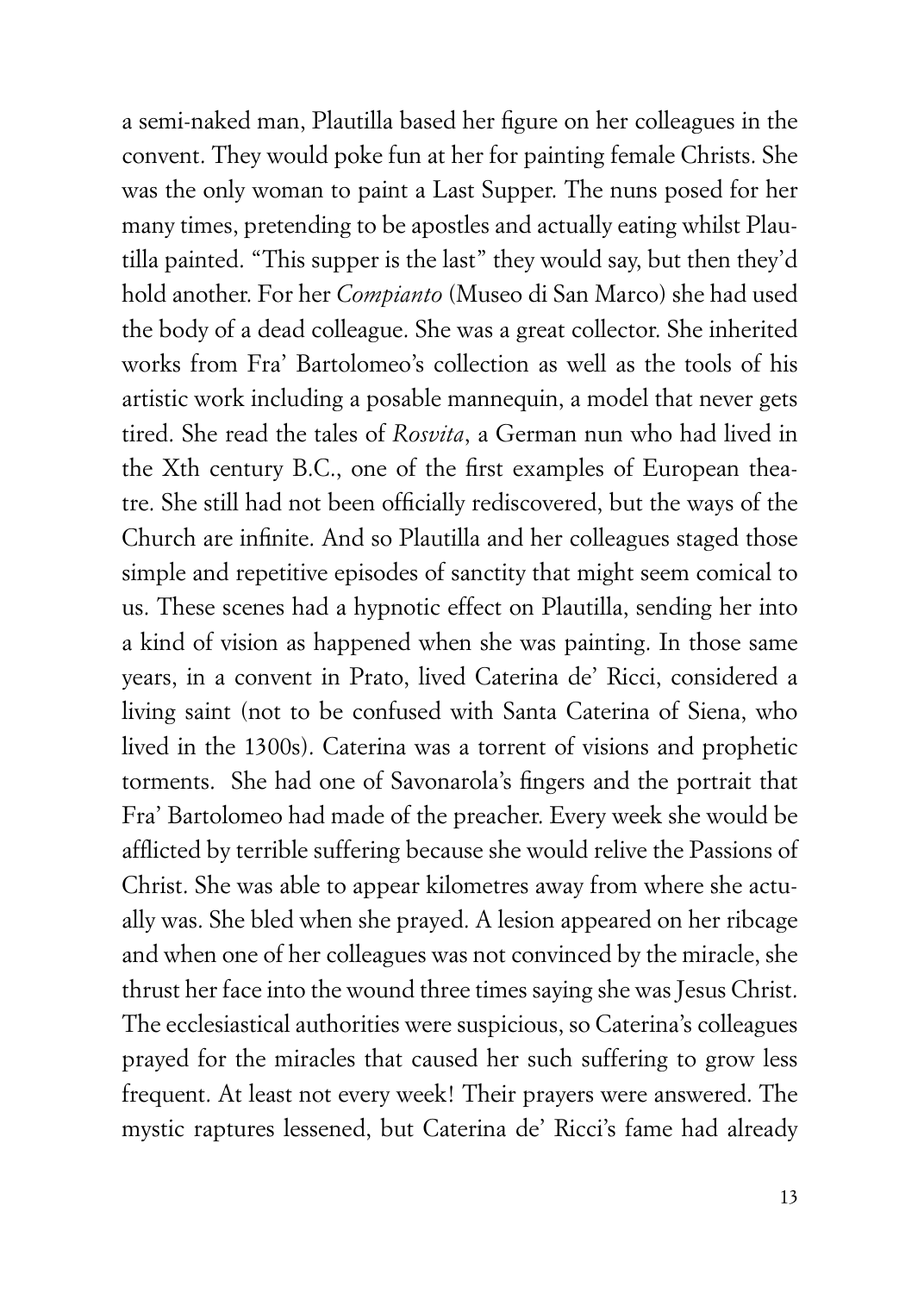spread (just a few seconds after she was officially proclaimed a saint). When Plautilla learned that Caterina also read the works of Rosvita, the harmony reached celestial levels. She couldn't, however, depict her as a saint. So, she took to painting images of Santa Caterina of Siena that were actually (as anyone could tell from a number of details) images of Caterina de'Ricci. And perhaps they were also images of Savonarola. Indeed, the pose used is the same as that found in profile paintings of Savonarola. Depicting Savonarola in any way was strictly prohibited after everything that had happened. In Plautilla's paintings, Savonarola and the two Caterinas were the same person. This practice of depicting an ancient saint with another person's face was a way of overcoming many obstacles. A magnificent tool of disobedience, but also a way of overcoming the illusion of linear time and the labile boundaries between individuals. Thus, in the end, Plautilla became the two Caternias, Savonarola and the always-new child she had once been.

#### MICHELANGELO

Michelangelo's soul had chosen to be born in Tuscany at the same time as Leonardo da Vinci. A prodigious choice. One day Michelangelo went up Monte Ceceri and as he arrived at a natural terrace, which still exists, he saw a figure on the edge of the precipice. He looked just like the man from his nightmare. He moved closer, it was him. Masterful and still graceful, elegant within the landscape. Standing, naturally. Did that man ever sit down? From the bushes emerged another person, that guy who called himself Zoroastro da Peretola. Leonardo had plenty of friends who were loudmouths, vulgar, even blasphemous, all of which says a great deal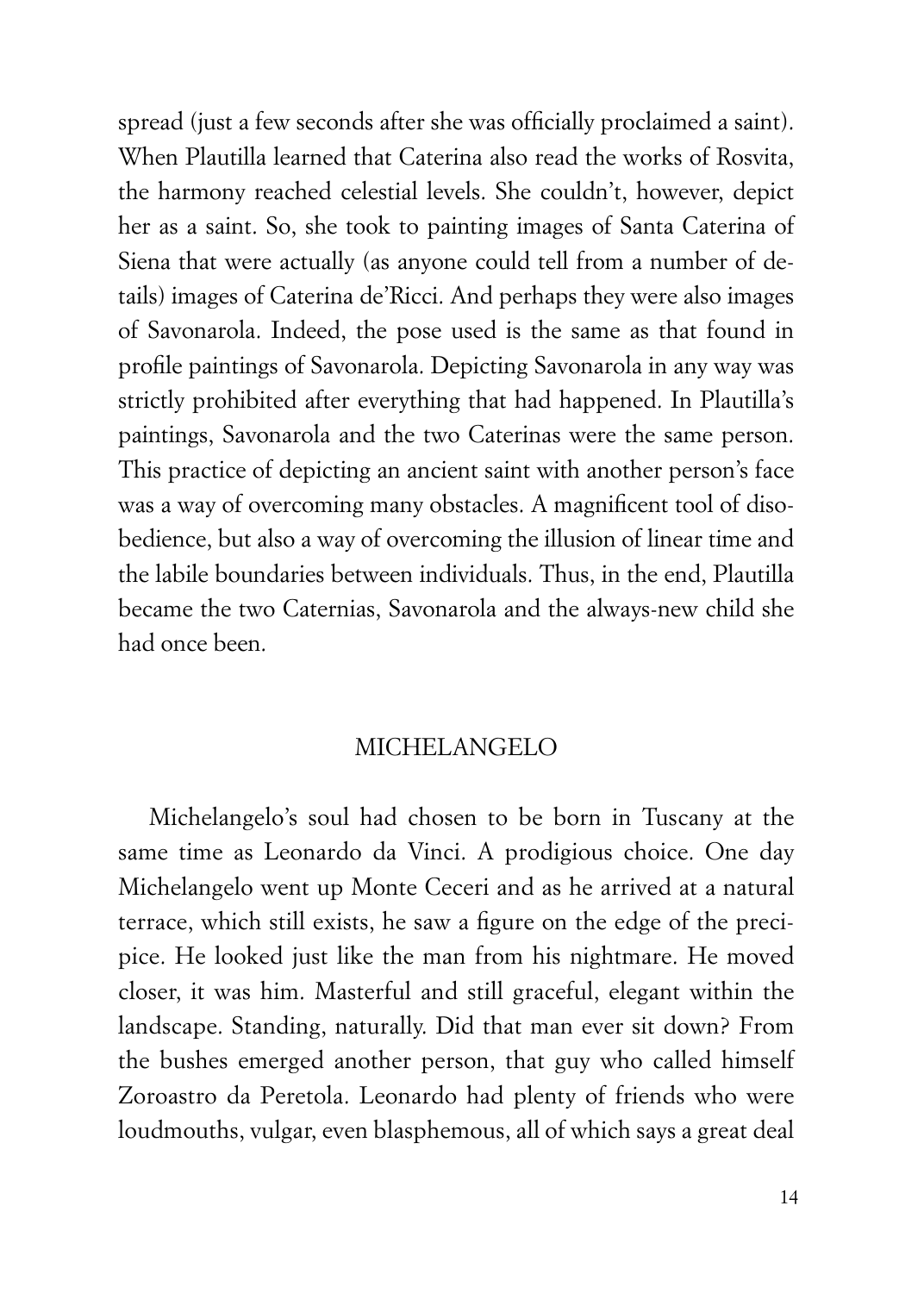about his real personality. Leonardo, impeccably clean and standing as if about to throw himself into the air, explained to Michelangelo that he was looking for the right place from which to fly. Michelangelo, dirty and sweaty, almost slithering, did not understand but preferred not to take it any further. It wasn't clear whether Leonardo was joking or serious, as was often the case. It was as if he were acting. Michelangelo, who was serious, did not like this ambiguity. Not knowing what to say, he answered: "our burden never sleeps", a phrase used by the quarrymen in the Apuan Alps. Leonardo smiled like one of his paintings and asked: "More importantly, what are you doing here?". The man from Vinci was renowned for being a formidable timewaster, whilst Michelangelo was said to work day and night and that, immersed in the immensity of the human figure, he despised landscapes and anyone who painted them. This actually wasn't true: it was a bold speech he would give in order to make himself stand out from Leonardo. He had gone up there because he had needed to hear the sound of the stonecutters clinking away in the hills. He was being pursued by a sleepless memory. Only the sound of the stonecutters was able to calm him. Leonardo, on the contrary, was noting everything down on scattered sheets because he could never remember anything. Michelangelo didn't know what to say. At that time, they were debating where to place his David, and Leonardo belonged to the commission that had to decide. "Your statue is beautiful. But there's one thing I don't understand. They call him the giant. David is a young boy. Shouldn't the giant be the other one? Goliath?" Leonardo was just trying to be polite, but Michelangelo felt he was making fun of him. Not least because as he was speaking, Zoroastro had been pulling all sorts of faces at him. A short time later they found themselves working in the same place,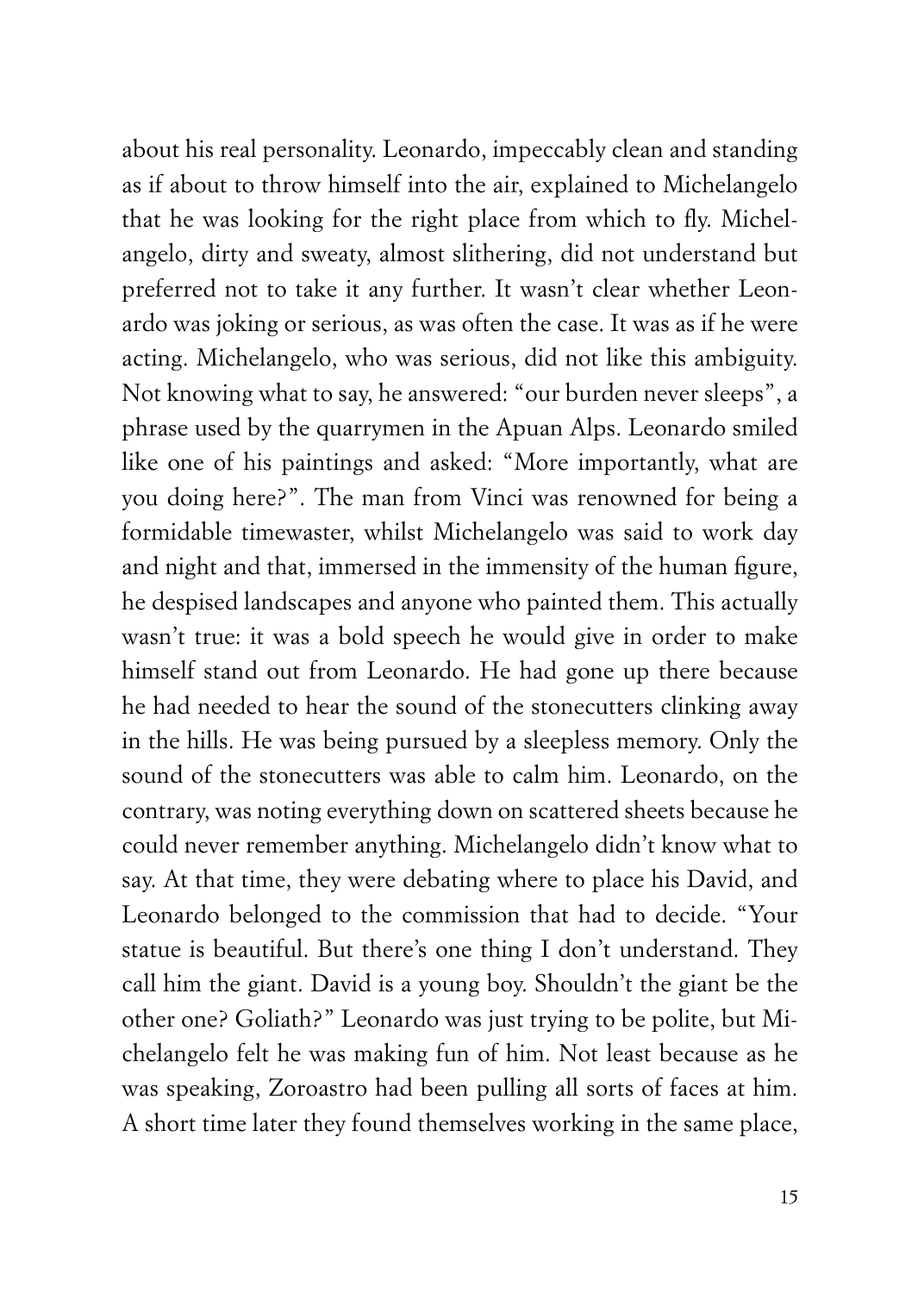the Salone dei Cinquecento in Palazzo Vecchio, as if they were office colleagues, challenging one another with two enormous paintings, one placed in front of the other, of which nothing remains. The most wonderful disaster in the world. But no one who saw them at work was ever the same again. In public they argued, but they influenced one another. Michelangelo had already begun not to finish his statues. And some of his statues, in which the figures struggled to emerge from their shapelessness, have something of the abolition of the black line and boundaries between creatures found in Leonardo's paintings. During the years in which the challenge took place, the two men met in secret on that hillside terrace on other occasions. The days Zoroastro wasn't there to wind them up were better. Leonardo gave advice on how to behave. Certain scenes created by Michelangelo with clients (such as that with Tondo Doni in which he insisted on being paid in order to be respected) were the result of Leonardo's advice. This advice may have been given in jest, but Michelangelo took it seriously. Leonardo also gave him suggestions on how to dress. "You know, sometimes you should take off those dog-skin boots". Michelangelo really did wear dog-skin boots. "This man doesn't miss a thing", he thought. Titanically sensitive, he suspected that advice concealed some kind of criticism of his work, but he took it. He never told anyone. He dared to give artistic advice to Leonardo, who feared this was a criticism of his physical aspect in all its glory, but then he reflected on Leonardo's words. They were good together up there. Then they would go down into the city and argue. It was a wonderful time, one of the best. They would always refer to it to one another as the time of the terrace. "Ah, you know?", Leonardo once said to him, "Your phrase about the burden that never sleeps was of great use to me. Yesterday we flew".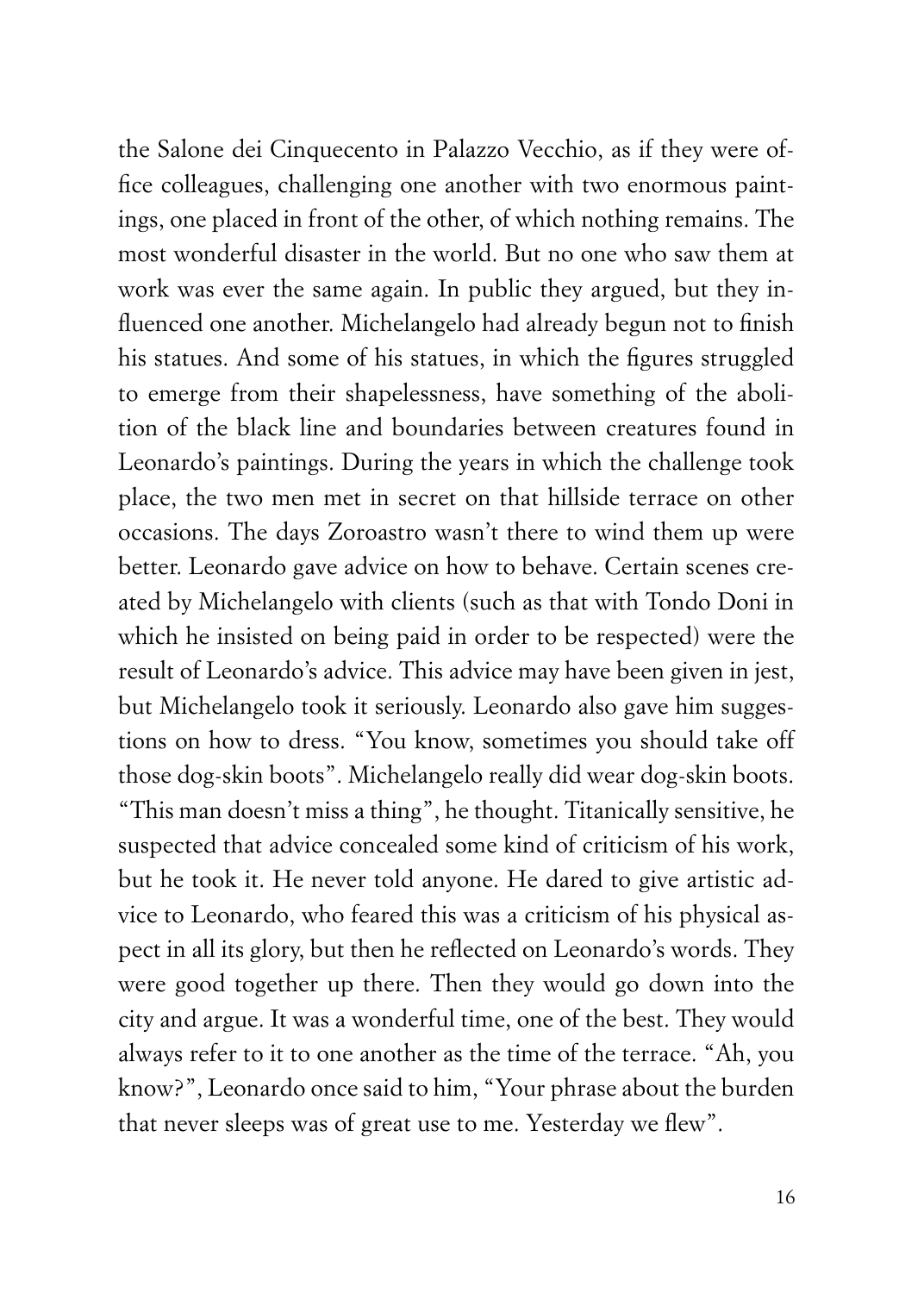But his soul's decisive choice was that of taking a body at the time of Giuliano della Rovere, who became pope with the name Julius II. Like when two seas come into contact, theirs was a harmonious clash of two terrible wills. Here the word 'terrible' should be understand in a positive sense, as it was meant by Vasari. An imperious grandiosity that is spiritually violent. The pope calls him to Rome. He referenced the *Tondo Doni* and the *Pietà Vaticana* even if he did not refer to them in that way. He said that they were poetic, moving works. "Delicate", he added. Michelangelo was left speechless. No one had ever described his work as "Delicate". But after spending the night awake pondering it, he understood. The pope was using those adjectives negatively. He wanted grandiose, heroic works like (and more so than) David. He wanted to make the Church a powerful and aggressive state, he had no need for melancholy Madonnas. So, Michelangelo pointed out a wall of little significance and said, "That wall's delicate". The pope laughed because Michelangelo had understood. This created a secret, upside-down language between them in which words such as "poetic, elegant, delicate and moving" meant "to be avoided at all costs". "Pleasing" was the very pinnacle of horror. In this way they could talk among other people without anyone understanding what they were saying. Julius II commissioned Michelangelo to build his tomb, a decadent work that took forty years to complete (well beyond the pope's death) and continually changed shape ("the tragedy of the tomb" as Michelangelo defined it). The sculptor spent eight months in the Apuan Alps choosing marble, he planned to carve Monte Sagro into a head in the sky and today, if you like at the peak, you can still make out what he had imagined. The Pope and Michelan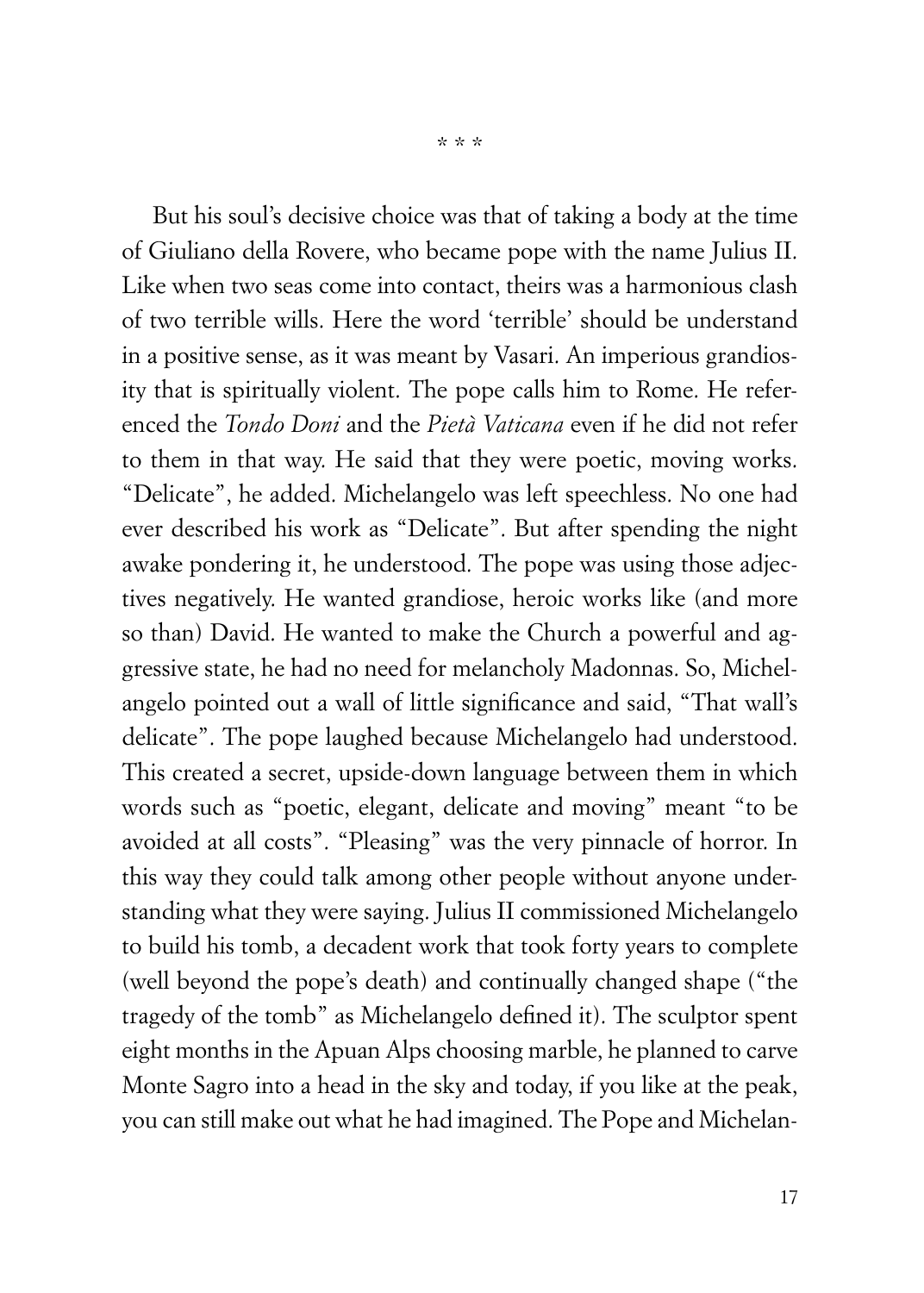gelo were driven by these clashes and their furious arguments secretly filled their souls with joy. Michelangelo wasn't lacking in courage but he often ran away. Once, he grew angry and left Rome, and the Pope had him followed (or chased). The sculptor thought he'd escape to Constantinople where the Sultan wanted him to build a bridge over the Golden Horn, but then they reconciled as the Pope reconquered Bologna and Michelangelo began working for him once more. He had to make a statue of him. "Your Holiness, should I depict you holding a book?" "A book? Forget the book. I want a sword". Bramante suggested to the Pope that he ask Michelangelo to paint the ceiling of the *Sistine Chapel* because Michelangelo didn't have much experience as a painter, and so this way, thought Bramante, he would find himself in trouble. The Pope asked Michelangelo to do it. He said no, because he did not feel himself to be a painter. This refusal exhilarated the Pope, who was desperate to find obstacles that would renew the thrill he got from kicking the artist. He forced the work on him. The anger and the extreme difficulty projected Michelangelo's mind into its ideal state: a long storm. He worked alone in strange positions, with his head tilted back and the colours marking his face. Once he removed the Holy Father by force after he wanted to see what shouldn't yet be seen. Another time Julius II threatened to throw him off the scaffolding. Sometimes he hit him with a club. And the painter – because now he's a painter - threw a stool at him. Over the course of his life Michelangelo argued with many popes, but never as well as he did with this one. Even if it weren't true that their souls had already decided to meet before they were born, it must be said that these two men were very lucky to find one another, because they got the best out of one another. As he painted, Michelangelo separated the light from the shadows. In his *Creation of Adam* we see that it isn't true that he hated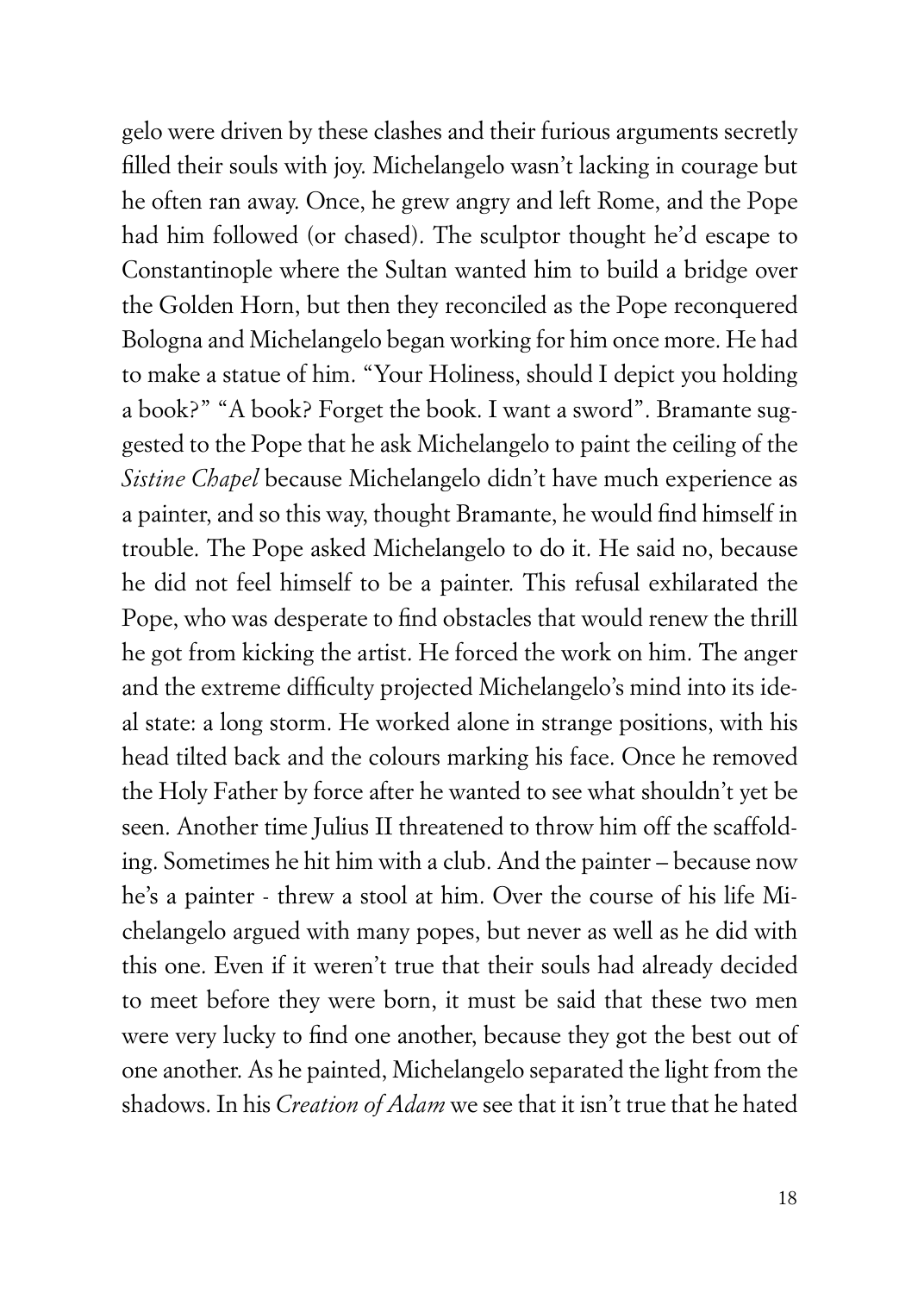landscapes. In fact, Adam lies on a mountainous profile known as the 'Dead Man', the ridge that links Pania della Croce to Pania Secca. After spending four years with his head tilted back he was unable to read or look at drawings without putting himself into strange poses: he had upturned the position of the world in order to see it better. They say that the shape of the *Sistine Chapel* is reminiscent of Noah's ark. At the end of those four years the Chapel contained stories that were more important for the salvation of humanity. "Terrible", the Pope said, admiring the vault. "But Raffaello, who did a charming portrait of me, is much nicer than you". Michelangelo stared at him with terrible eyes, but was unable to understand whether that "nicer" should be understood as an upturned word from their own secret language, or as the word is usually understood by other human beings.